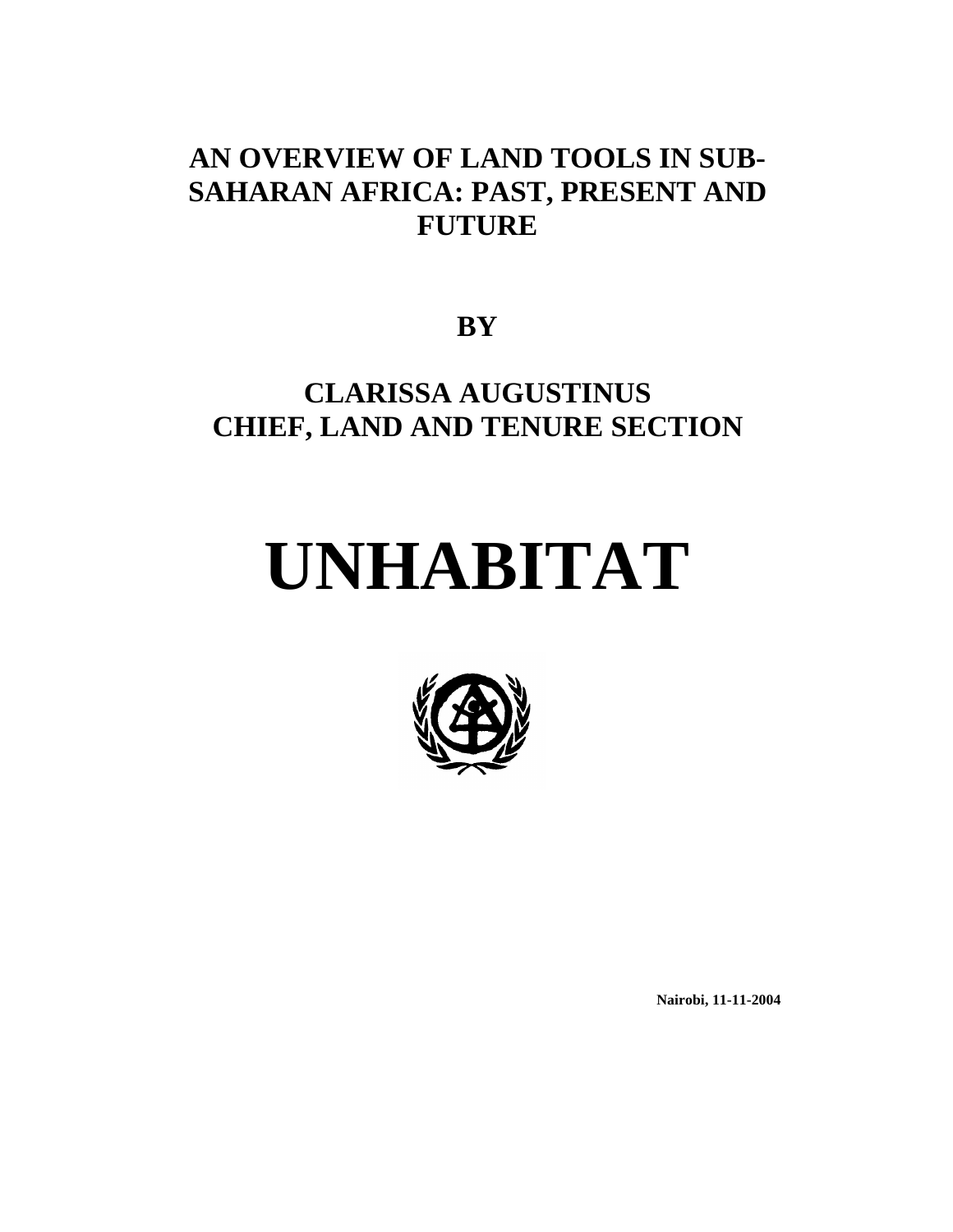## **WHY UN-HABITAT HAS CO-SPONSORED THIS EGM**

UN-HABITAT has a global mandate to assist Member States around the world to deliver security of tenure, especially to the urban poor. The tool used by UN-HABITAT to fulfil this mandate is the Global Campaign for Secure Tenure, which campaign has contributed to the funding of this workshop. The Global Campaign for Secure Tenure has a huge task, as among the greatest challenges facing humankind in the new millennium is rapid urbanisation and increasing poverty, both of which are closely linked to land. Based on UN-HABITAT's estimates, since 1950 mankind has endured its most rapid expansion, from 2.5 billion to 6 billion people. UN-HABITAT estimates that of these 6 billion people, a total of about 924 million people lived in the world's urban slums in 2001.

The proliferation of slums is the most visible manifestation of poverty in African cities. UN-HABITAT estimates that 72 per cent of Sub-Saharan Africa's urban population lived in slums in 2001. This was in comparison to 32 per cent for the whole world. Africa had 187 million urban slum dwellers in 2001. As you are all aware, slum dwellers generally do not have security of tenure and are the bulk of the urban poor.

The major challenges in the land sector and for this EGM are firstly, to deliver security of tenure to slum dwellers through upgrading and secondly, the adoption of pro poor urban land policies designed to prevent the emergence of new slums. For UN-HABITAT this is the umbrella for this EGM and we hope to hear about some of the solutions to meet these challenges. These solutions are necessary so that the majority of urban residents in Africa who are now living without security of tenure will be able to attain tenure security, move away from a life of poverty and have a better future.

## **A BRIEF HISTORY OF LAND TOOL DEVELOPMENT**

I am defining a tool as 'a resource for understanding how to carry out and perform actions.'

With respect to land and security of tenure I have been arguing that increasing our global understanding, description and analysis of land related issues is necessary, but not sufficient, to be able to deliver land-related changes in countries, regions and at a global level. Instead we have to link the description and analysis of land issues with implementation, drawing from the type of approaches found in surveying, valuation, registration and planning –which put an emphasis on the delivery of land and other services. That is, what I am terming tool development is 1/describing, 2/analysing, 3/setting the agenda for research into the creation of tools, 4/developing the tools which allow us to implement large scale changes in the land arena, 5/implementation at scale with evaluation. Given the nature of land, this can generally only be done incountry, with the country, and with multi-stakeholder involvement. However, global, and especially regional, best practices are also often capable of adaptation.

I am going to outline some very broad trends in regard to the history of land tool development to be able to contextualise this EGM to some extent. Up until the 1970s and 1980s most of the land tools were focused around land titling and their implementation was the preserve of lawyers and surveyors. However in the 1980s and building very strongly in the 1990s, many well respected social science researchers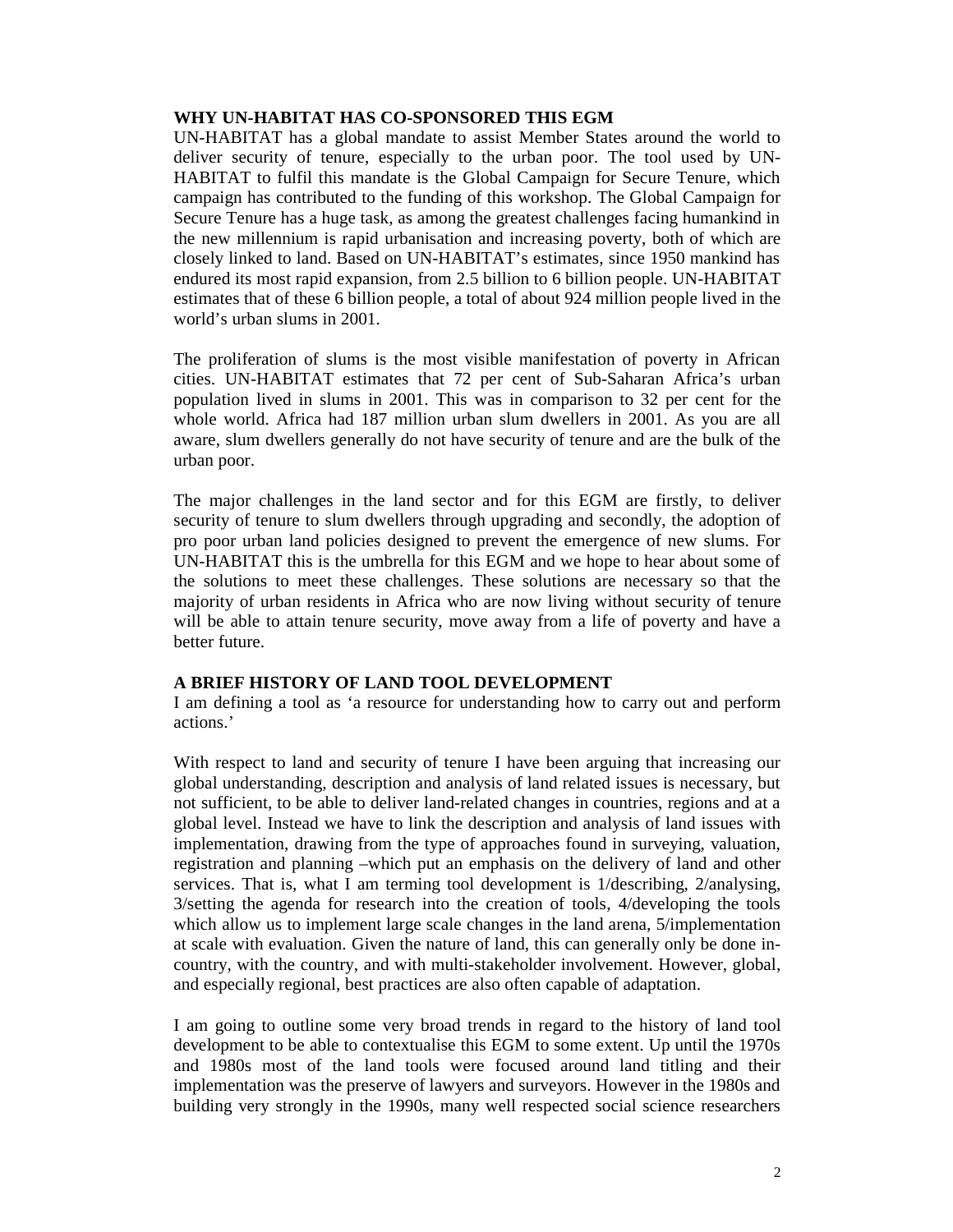both in the urban and rural sectors argued that individualised land titling was not working and that alternative forms of delivering security of tenure here in Sub Saharan Africa had to be found. It was not working because it only benefited the middle class, was not affordable, did not take into account that the social land tenures in place were based on group and family rights, and most importantly the countries were battling to scale up to cover the majority of their populations because of a lack of human and financial resources.

The 1990s were dominated by the social scientists working on land policy and law, often without any strong linkages to the technical people who would have to implement the policy and law. These technical and legal people were often isolated because of their lack of pro poor tools and their focus on delivery of land titles to the middle class. The result of this lack of linkage was land policies/law that could not be implemented and/or were too costly to implement. Uganda learnt the hardest lesson, which has taught many people in the region to be more cautious and approach land policy development differently. However, in a few countries, the latter part of the 1990s and early 2000s was the beginning of the development of innovative land tools which fitted the new policy frameworks and which could be used for implementation, such as Mozambique, Uganda, Namibia.

However, these innovative approaches still pose a challenge for us, as we need to firstly find out if they can be scaled up to give national coverage. Secondly, many of these innovative approaches have either only been implemented in rural areas (Uganda, Mozambique), or urban areas (Namibia). Where these are national laws we need to also apply them both to rural and urban areas. Thirdly, we need to rigorously evaluate the existing pilots and applications of these laws to find out if they are giving poor people security of tenure and fourthly we need to evaluate if they are giving women security of tenure.

During this evolution from individual titling to pro poor land policies to a few innovative pro poor land tools being developed, a number of organisations aside from UN-HABITAT have identified the fact that good land policy exists but we do not have sufficient pro poor tools to implement the good policy. The World Bank published a new land policy, mostly rural based, in 2003. UN-HABITAT and the World Bank, Research Division, are working together to try and expand the number of pro poor land tools available. Other partners such as FAO, Sida and Dfid are also concerned about this gap. UN-HABITAT and the World Bank as partners have started working with the Ministry of Water, Lands and Environment in Uganda to evaluate their innovative land tool, for upscaling and application to urban areas.

This EGM was organised against this background. The idea was to collect together individuals and partners who are developing pro poor tools, those we know and new ones, so that we can firstly document them. Secondly, we can share experiences of these tools both at a regional and global level. Thirdly, we can help each other to think through our tools and make the tools more robust and capable of being scaled up. Fourthly, we can identify further research that needs to be undertaken to implement pro poor urban and rural tools.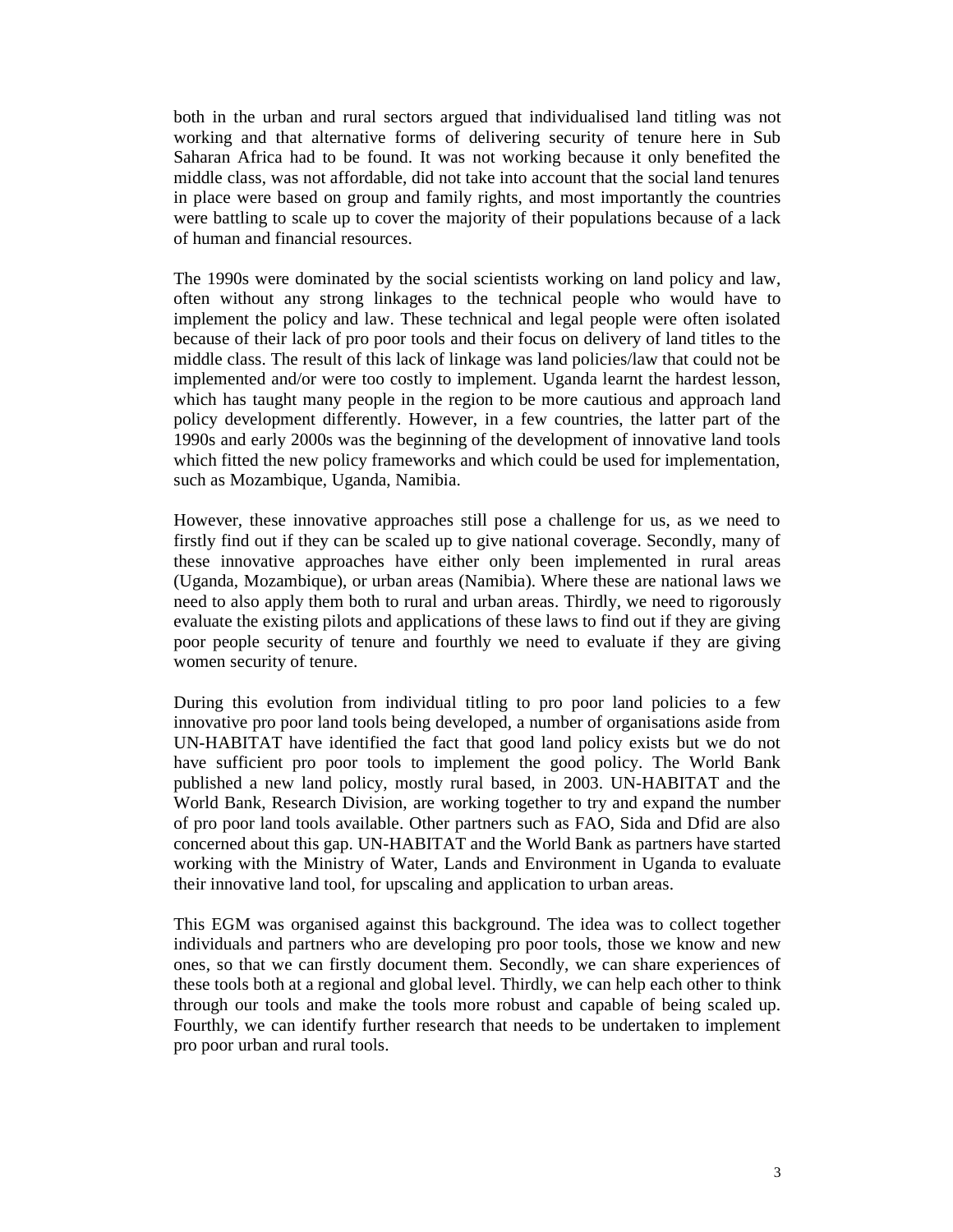## **OVERCOMING THE SILOS**

As we all know land is a cross cutting issue with a range of vested interests, and a variety of disciplines servicing those interests and that these are arranged in silos. We have tried to ensure that a broad range of the stakeholders are here at the EGM such as government, NGOs, urban and rural, private sector professionals and research institutes, women and men. We have also tried to ensure that there are a range of disciplines at the EGM such as social scientists, surveyors, lawyers, GIS experts, planners etc.

One of the key aims of this EGM has been to bring people together from a range of silos because for robust land tools we need to overcome these boundaries. As a social scientist I have worked in the land titling field for years in Africa and observed the behaviour of role players. There are at least two very different sets of people. On the one hand role players come from a social science, economics, political science, geography, background, and on the other hand, from a land surveying, computer science, planning, valuation, engineering type background. Lawyers fall into both sets. Judging from many forums these different role players are still mostly talking past each other, though this is slowly improving. To develop pro poor land tools, where land policy programmes are translated into specific steps to be taken in individual countries, will require integrated work by the whole range of role players.

One of the key intentions of this EGM is to bring people from a range of different backgrounds and silos together so that we can discuss, criticise and improve the pro poor land tools needed to deliver security of tenure to the poor. Many of us are becoming increasingly aware that it is not possible to change land administration systems by working optimally within each silo, but that instead we have to work out optimal solutions across the whole land sector within the socio-political context. So the venue and programme have been set up in such a way as to try and foster a sharing of ideas across disciplines, but it is also up to the individual participants to meet and talk with each other on a bilateral basis. Also as individuals we need to be open to hear criticism across the disciplines as we search for optimal solutions across the silos.

## **URBAN OR RURAL OR BOTH?**

For many people in the land industry there is a huge divide between the urban and rural land sectors. For other people there is no divide, and they are comfortable working with both. Importantly land is generally a land function situated at central government level in unitary states, and at state or provincial level in federations.

Historically there has been much more focus on the rural land sector because of the focus on poverty in the rural sector. This focus has emanated from an understanding that the poor in most country live in the rural areas. Nowadays there is much talk about the urbanisation of poverty because of rapid urbanisation rates as rural migrants move to the cities.

Based on my experience in working with different countries' land administration systems, I think that the future lies with a conceptual approach which treats land firstly as a national function and then secondly in terms of urban or rural. I think that this kind of approach is becoming increasingly acceptable in international circles among the group where land has conventionally been divided into urban and rural.